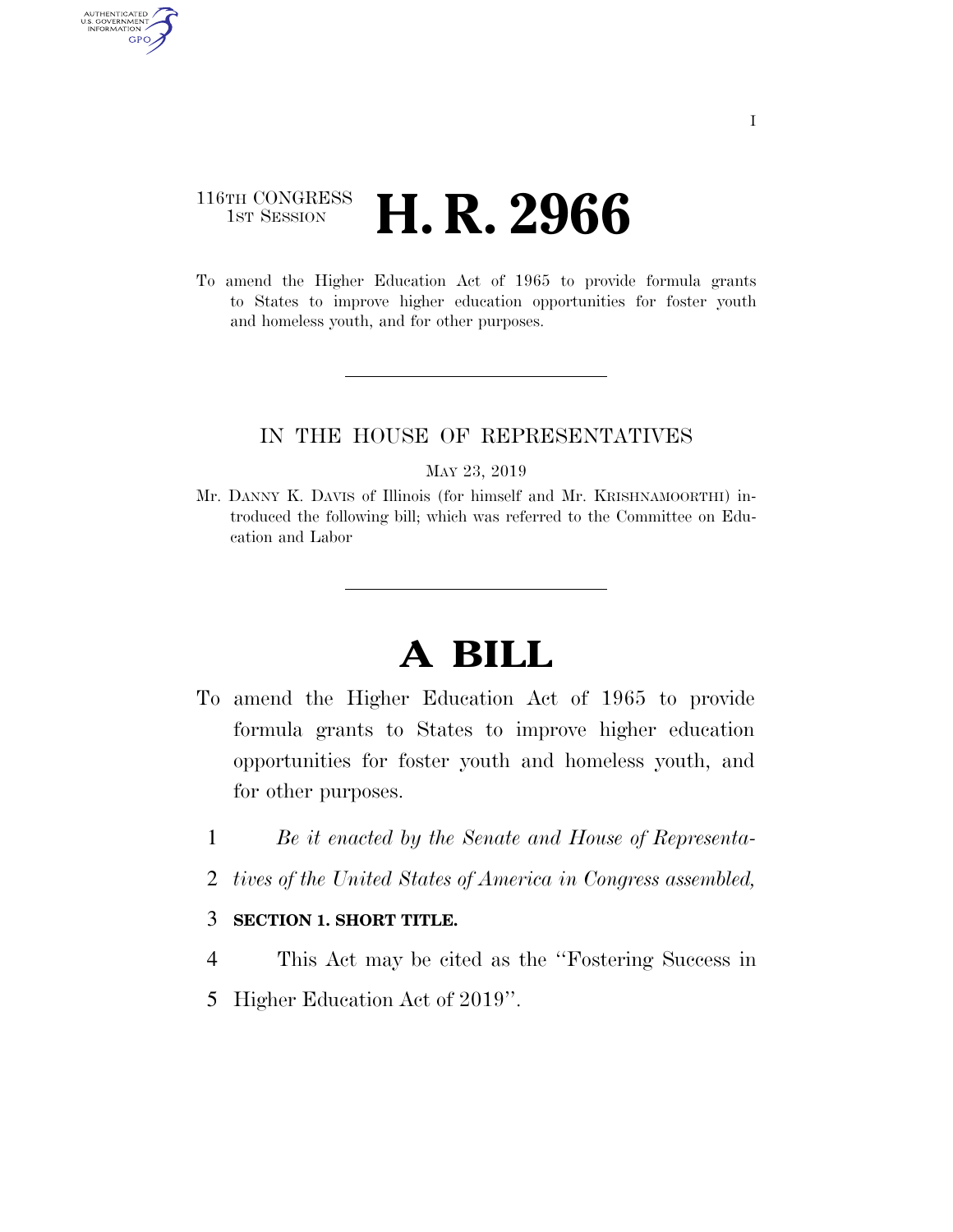| $\mathbf{1}$   | SEC. 2. FORMULA GRANTS TO STATES TO IMPROVE HIGH-                       |
|----------------|-------------------------------------------------------------------------|
| $\overline{2}$ | ER EDUCATION OPPORTUNITIES FOR FOSTER                                   |
| 3              | YOUTH AND HOMELESS YOUTH.                                               |
| $\overline{4}$ | Title VII of the Higher Education Act of 1965 (20)                      |
| 5              | U.S.C. 1133 et seq.) is amended by adding at the end                    |
| 6              | the following:                                                          |
| 7              | "PART F-GRANTS FOR IMPROVING ACCESS TO                                  |
| 8              | AND SUCCESS IN HIGHER EDUCATION FOR                                     |
| 9              | FOSTER YOUTH AND HOMELESS YOUTH                                         |
| 10             | "SEC. 791. DEFINITIONS.                                                 |
| 11             | "In this part:                                                          |
| 12             | "(1) FOSTER YOUTH.—The term 'foster                                     |
| 13             | youth'—                                                                 |
| 14             | "(A) means an individual whose care and                                 |
| 15             | placement is the responsibility of the State or                         |
| 16             | tribal agency that administers a State or tribal                        |
| 17             | plan under part B or E of title IV of the Social                        |
| 18             | Security Act $(42 \text{ U.S.C. } 621 \text{ et seq.}; 670 \text{ et }$ |
| 19             | seq.), without regard to whether foster care                            |
| 20             | maintenance payments are made under section                             |
| 21             | $472$ of such Act $(42 \text{ U.S.C. } 672)$ on behalf of               |
| 22             | the individual; and                                                     |
| 23             | $\lq$ (B) includes any individual—                                      |
| 24             | "(i) whose care and placement was                                       |
| 25             | the responsibility of such a State or tribal                            |
| 26             | agency when, or at any time after, the in-                              |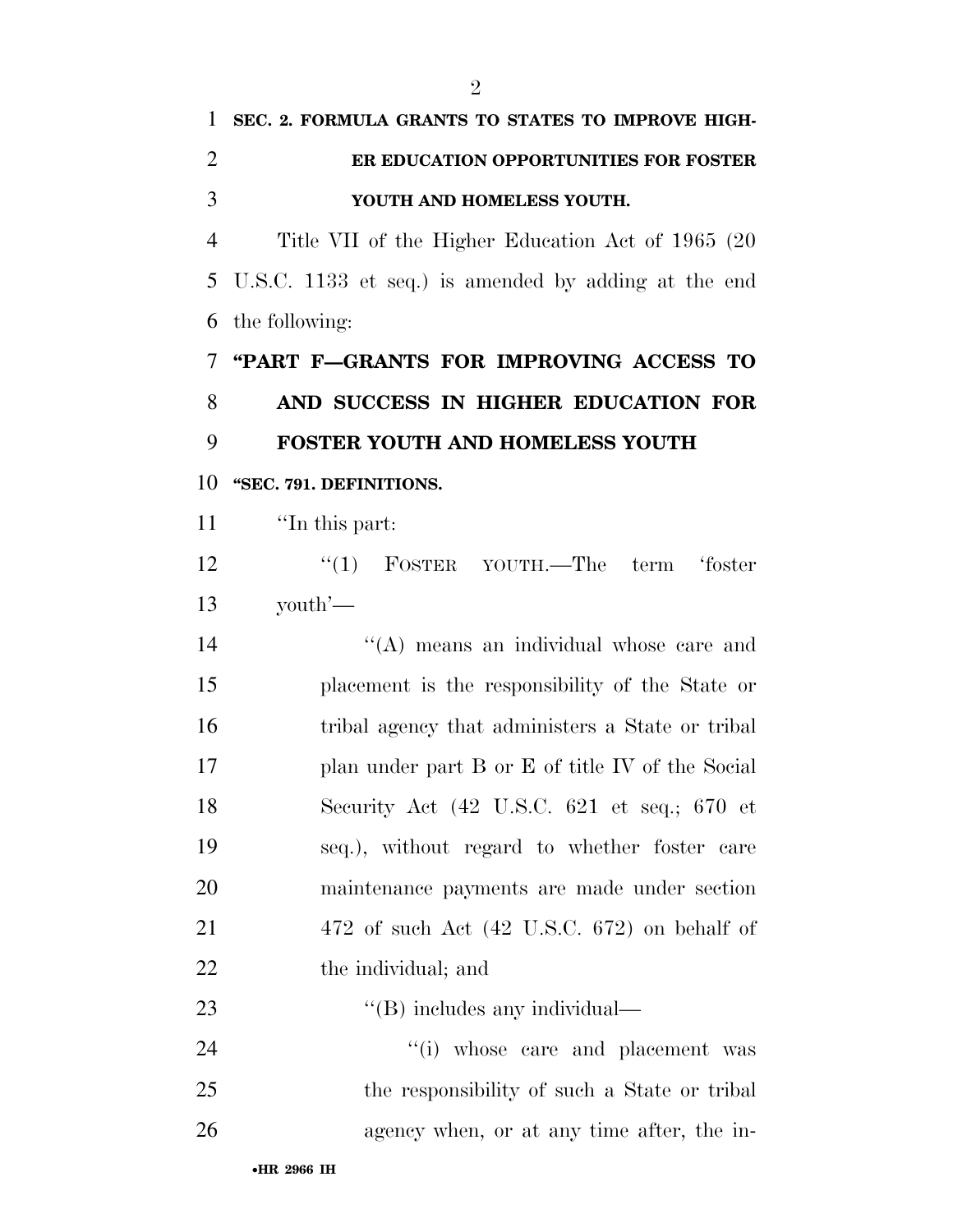| $\mathbf{1}$   | dividual attained 13 years of age, without             |
|----------------|--------------------------------------------------------|
| $\overline{2}$ | regard to whether foster care maintenance              |
| 3              | payments were made under section 472 of                |
| $\overline{4}$ | such Act (42 U.S.C. 672) on behalf of the              |
| 5              | individual; and                                        |
| 6              | "(ii) who is no longer under the care                  |
| $\overline{7}$ | and responsibility of such a State or tribal           |
| 8              | agency, without regard to any subsequent               |
| 9              | adoption, guardianship arrangement, or                 |
| 10             | other form of permanency option.                       |
| 11             | "(2) HOMELESS YOUTH.—The term 'homeless                |
| 12             | youth' has the meaning given the term 'homeless        |
| 13             | children and youths' in section 725 of the McKin-      |
| 14             | ney-Vento Homeless Assistance Act (42 U.S.C.           |
| 15             | $11434a$ .                                             |
| 16             | "(3) INDIAN TRIBE; TRIBAL ORGANIZATION.-               |
| 17             | The terms 'Indian Tribe' and 'tribal organization'     |
| 18             | have the meanings given the terms in section 4 of      |
| 19             | the Indian Self-Determination and Education Assist-    |
| 20             | ance Act (25 U.S.C. 5304).                             |
| 21             | "(4) STATE.—The term 'State' means each of             |
| 22             | the several States and the District of Columbia.       |
| 23             | $\cdot\cdot$ (5) TERRITORY.—The term 'territory' means |
| 24             | Commonwealth of Puerto Rico, the United<br>the         |
| 25             | States Virgin Islands, Guam, American Samoa, the       |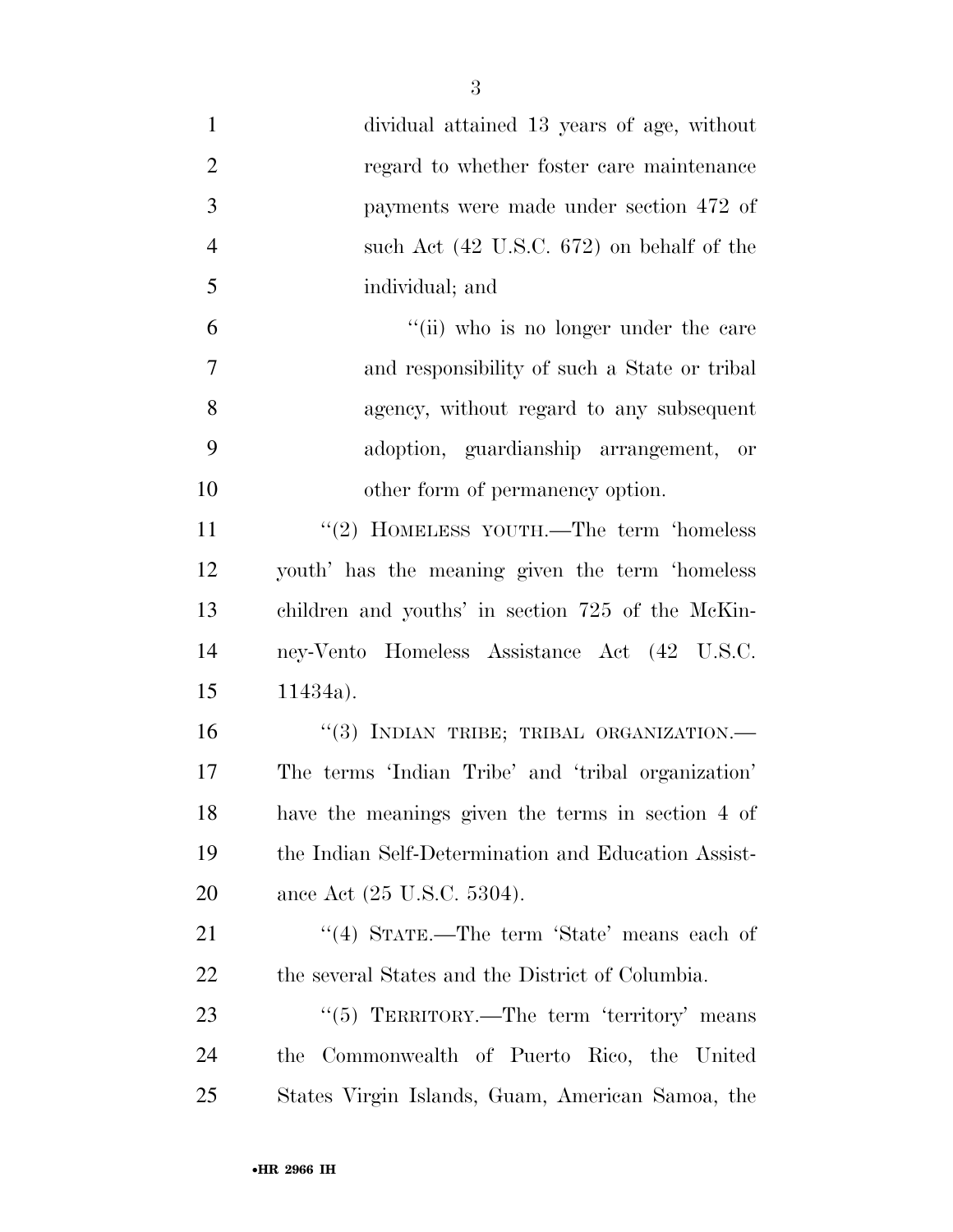| $\mathbf{1}$   | Commonwealth of the Northern Mariana Islands,              |
|----------------|------------------------------------------------------------|
| $\overline{2}$ | the Republic of the Marshall Islands, the Federated        |
| 3              | States of Micronesia, and the Republic of Palau.           |
| $\overline{4}$ | "SEC. 792. FORMULA GRANTS TO STATES TO IMPROVE AC-         |
| 5              | CESS TO AND SUCCESS IN HIGHER EDU-                         |
| 6              | CATION FOR FOSTER YOUTH AND HOMELESS                       |
| 7              | YOUTH.                                                     |
| 8              | "(a) GRANT PROGRAM ESTABLISHED.—From the                   |
| 9              | amount appropriated under subsection (h), the Secretary    |
| 10             | shall make allotments under subsection (b), to States hav- |
| 11             | ing applications approved under subsection (c), to enable  |
| 12             | each State to—                                             |
| 13             | "(1) carry out the Statewide transition initia-            |
| 14             | tive described in subsection (d); and                      |
| 15             | $\lq(2)$ make subgrants described in subsection            |
| 16             | (e).                                                       |
| 17             | $\lq\lq(b)$ ALLOTMENTS.—                                   |
| 18             | $``(1)$ FORMULA.—                                          |
| 19             | "(A) RESERVATION FOR INDIAN TRIBES                         |
| 20             | AND TERRITORIES.-                                          |
| 21             | "(i) IN GENERAL.—From the amount                           |
| 22             | appropriated under subsection (h) for a                    |
| 23             | fiscal year and subject to clause (ii), the                |
| 24             | Secretary shall reserve—                                   |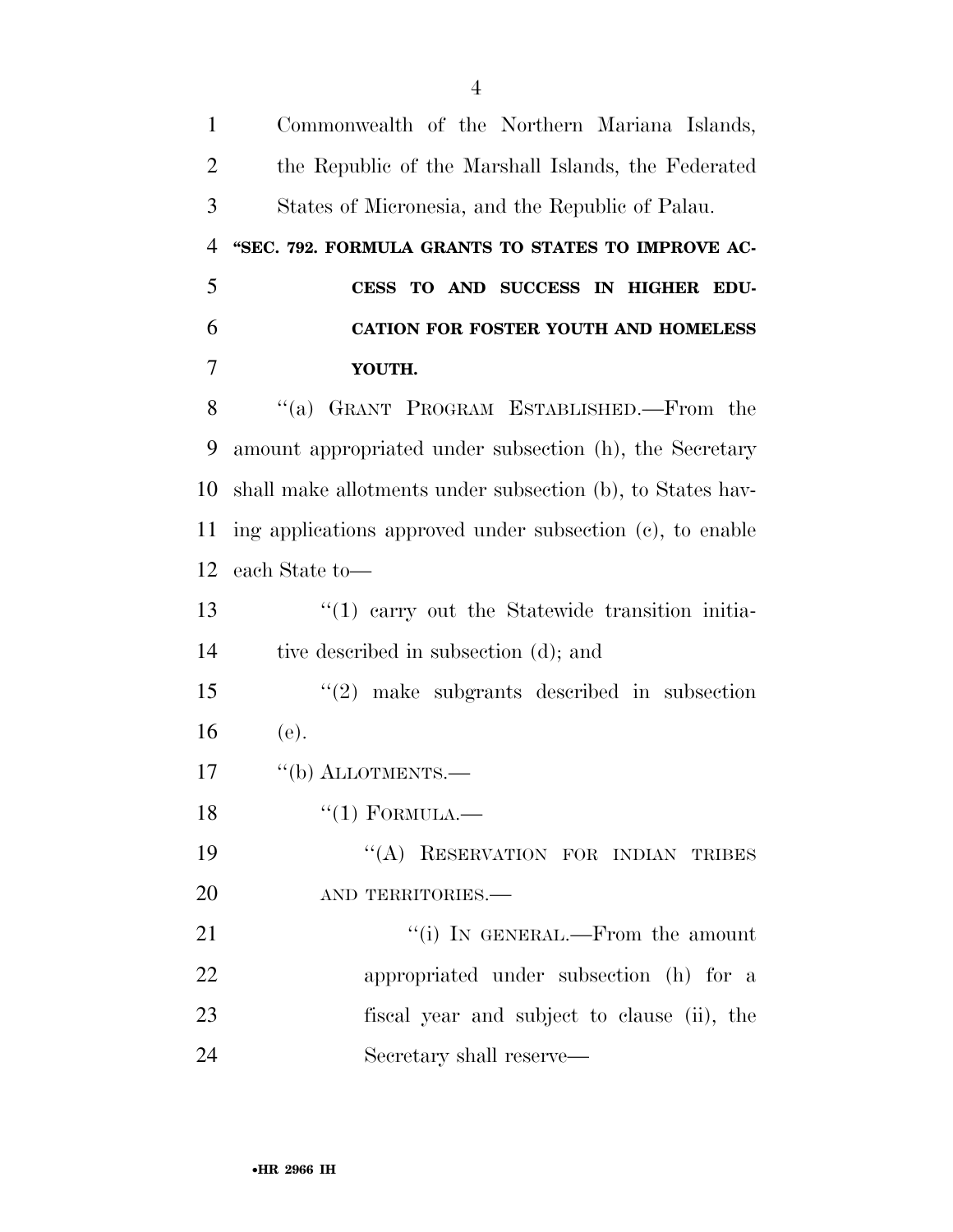| $\mathbf{1}$   | "(I) not more than 3 percent for          |
|----------------|-------------------------------------------|
| $\mathbf{2}$   | grants to Indian Tribes, consortia of     |
| 3              |                                           |
|                | Indian Tribes, or Tribal organiza-        |
| $\overline{4}$ | tions; and                                |
| 5              | "(II) not more than 2 percent for         |
| 6              | grants to territories.                    |
| $\overline{7}$ | "(ii) REQUIREMENTS.—In awarding           |
| 8              | grants under this subparagraph, the Sec-  |
| 9              | retary—                                   |
| 10             | "(I) shall not award a grant              |
| 11             | under subclause $(I)$ or $(II)$ of clause |
| 12             | (i) for a fiscal year for which no In-    |
| 13             | dian Tribe (or consortium of Indian       |
| 14             | Tribes) or Tribal organization, or ter-   |
| 15             | ritory, respectively, submits a satisfac- |
| 16             | tory application for a grant under        |
| 17             | such subclause;                           |
| 18             | $\lq\lq$ (II) shall require that any In-  |
| 19             | dian Tribe, consortium, Tribal organi-    |
| 20             | zation, or territory that receives a      |
| 21             | grant under this subparagraph pro-        |
| 22             | vide an assurance of a partnership        |
| 23             | among relevant education, child wel-      |
| 24             | fare, and homeless agencies or organi-    |
| 25             | zations; and                              |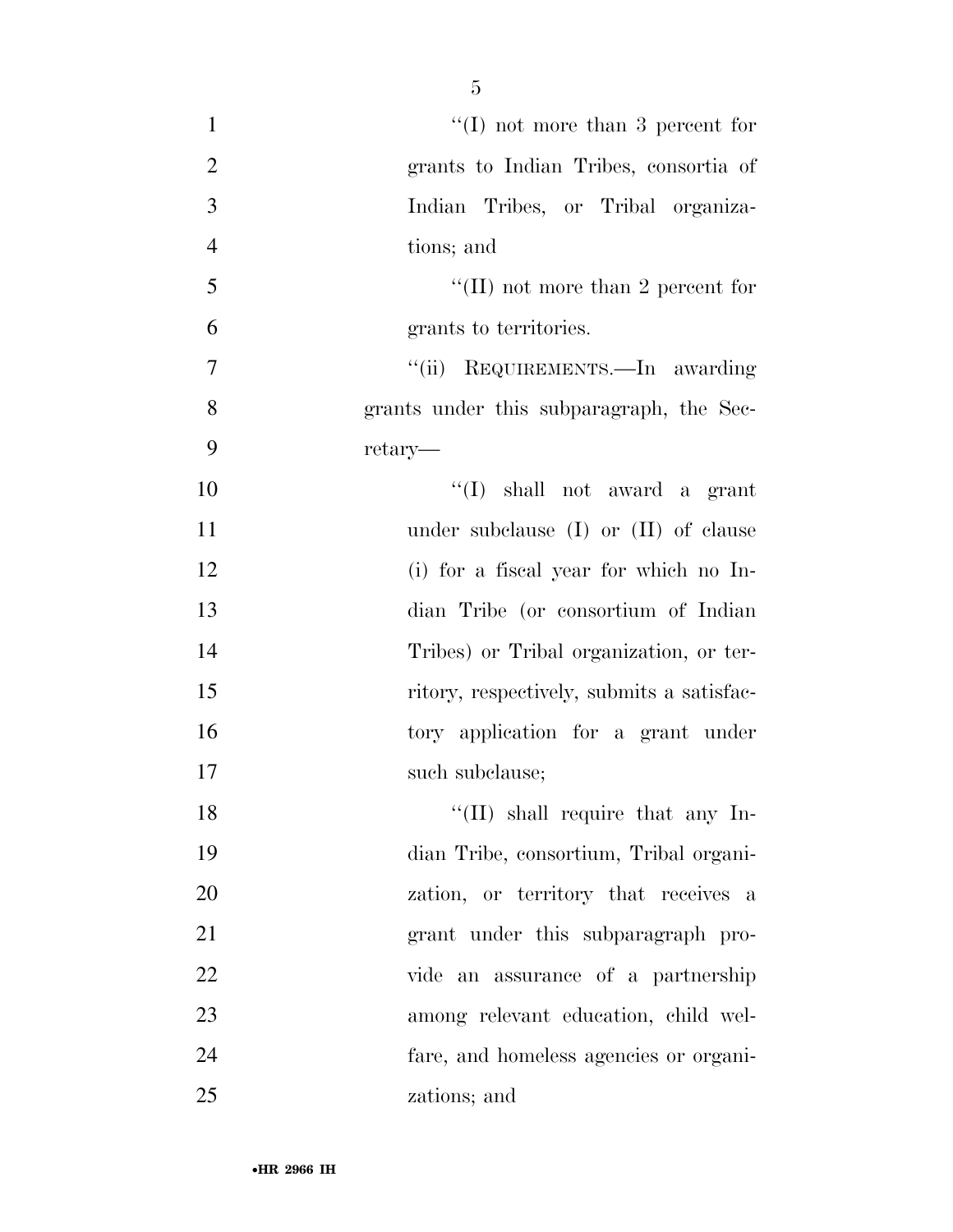| $\mathbf{1}$   | "(III) may determine any other                   |
|----------------|--------------------------------------------------|
| $\overline{2}$ | requirements with respect to such                |
| 3              | grants (including the allocation, appli-         |
| $\overline{4}$ | cation, and use of fund requirements),           |
| 5              | which to the extent possible, shall be           |
| 6              | consistent with the requirements for             |
| 7              | States under this part, except that ap-          |
| 8              | propriate adjustments shall be made              |
| 9              | based on the needs and size of popu-             |
| 10             | lations served by the Indian Tribe,              |
| 11             | consortium, Tribal organization, or              |
| 12             | territory applying for the grant.                |
| 13             | "(B) RESERVATION FOR DEPARTMENT AC-              |
| 14             | TIVITIES.—From the amount appropriated           |
| 15             | under subsection (h) for a fiscal year, the Sec- |
| 16             | retary may reserve—                              |
| 17             | "(i) not more than $7$ percent to-               |
| 18             | "(I) provide technical assistance,               |
| 19             | in consultation with the Secretary of            |
| 20             | and Human Services, to<br>Health                 |
| 21             | States carrying out activities under             |
| 22             | this section; and                                |
| 23             | $\lq\lq$ (II) complete the evaluations re-       |
| 24             | quired by subsection $(g)(1)$ ; and              |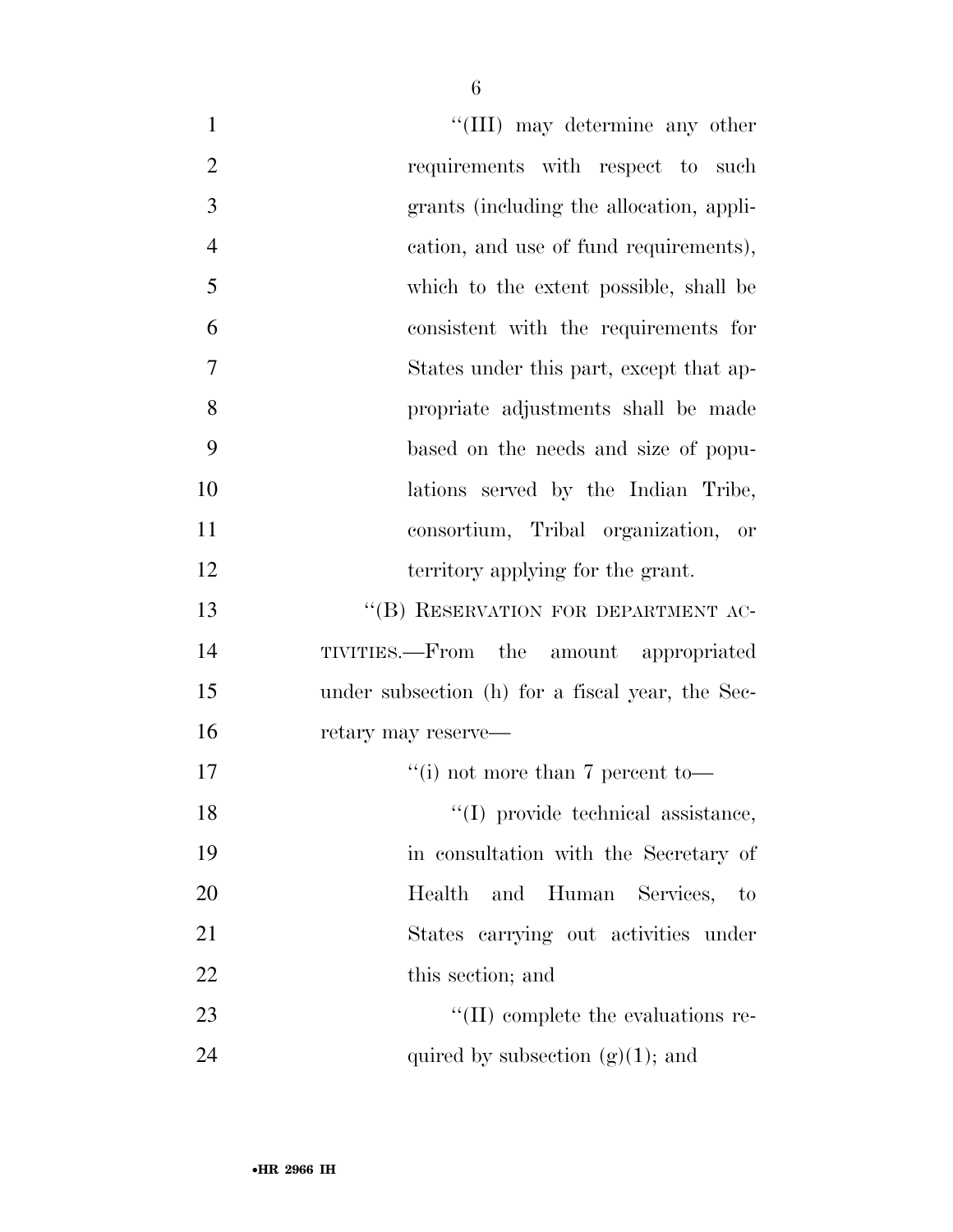| $\mathbf{1}$   | "(ii) not more than 3 percent for ad-                 |
|----------------|-------------------------------------------------------|
| $\overline{2}$ | ministrative expenses.                                |
| 3              | " $(C)$ ALLOTMENTS.—From the amount                   |
| $\overline{4}$ | appropriated under subsection (h) for fiscal          |
| 5              | year and remaining after the Secretary reserves       |
| 6              | funds under subparagraphs $(A)$ and $(B)$ , the       |
| 7              | Secretary shall allot to each State the greater       |
| 8              | $of$ —                                                |
| 9              | "(i) $$500,000$ ; or                                  |
| 10             | "(ii) the amount that bears the same                  |
| 11             | proportion to the remaining appropriated              |
| 12             | amount for such fiscal year as the number             |
| 13             | of foster youth and homeless youth in the             |
| 14             | State bears to the number of foster youth             |
| 15             | and homeless youth in all States.                     |
| 16             | $\lq\lq$ (D) RATABLE REDUCTION.—If<br>the             |
| 17             | amount appropriated under subsection (h) for a        |
| 18             | fiscal year and remaining after the Secretary         |
| 19             | reserves funds under subparagraphs (A) and            |
| 20             | (B) is less than the amount required to be allot-     |
| 21             | ted to States under subparagraph $(C)$ , then the     |
| 22             | amount of the allotment to each State shall be        |
| 23             | ratably reduced.                                      |
| 24             | $\cdot\cdot(2)$ STATE RESERVATION.—From the amounts   |
| 25             | awarded a State under paragraph $(1)(C)$ for a fiscal |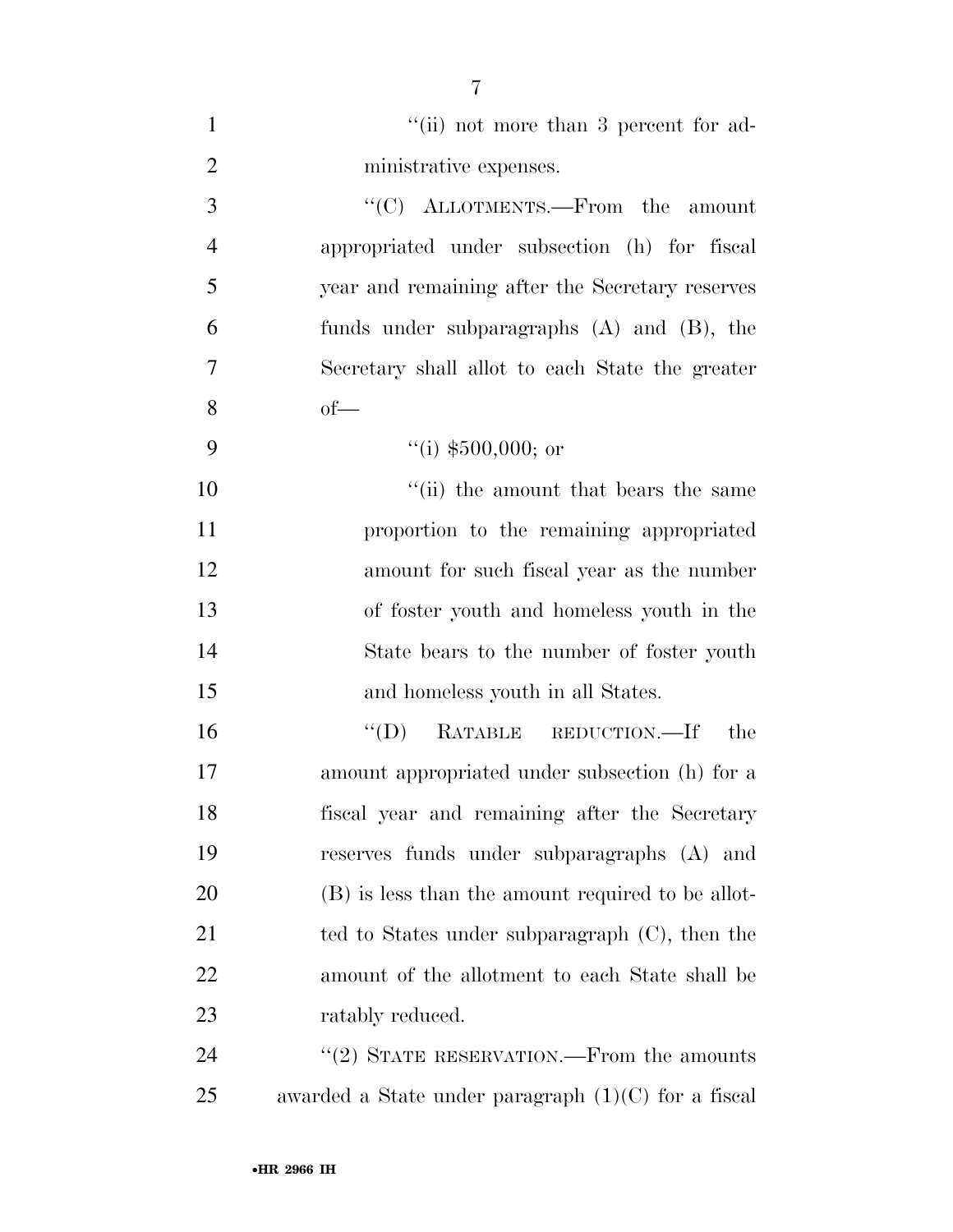| $\mathbf{1}$   | year, the State may reserve not more than 5 percent |
|----------------|-----------------------------------------------------|
| $\overline{2}$ | for administrative expenses.                        |
| 3              | "(3) TEMPORARY INELIGIBILITY FOR SUBSE-             |
| $\overline{4}$ | <b>QUENT PAYMENTS.-</b>                             |
| 5              | "(A) IN GENERAL.—The Secretary shall                |
| 6              | determine a State to be temporarily ineligible to   |
| 7              | receive a grant payment under this subsection       |
| 8              | for a fiscal year if—                               |
| 9              | "(i) the State fails to submit an an-               |
| 10             | nual report under subsection (f) for the            |
| 11             | preceding fiscal year; or                           |
| 12             | "(ii) the Secretary determines, based               |
| 13             | on information in such annual report, that          |
| 14             | the State is not effectively—                       |
| 15             | $\lq\lq$ . meeting the outcomes de-                 |
| 16             | scribed in the application of such                  |
| 17             | State under subsection $(c)(2)(C)$ , and            |
| 18             | does not have a plan to improve the                 |
| 19             | outcomes;                                           |
| 20             | "(II) monitoring and evaluating                     |
| 21             | the activities under subsections (d)                |
| 22             | and $(e)$ ; or                                      |
| 23             | "(III) using funds as required                      |
| 24             | under subsections (d) and (e).                      |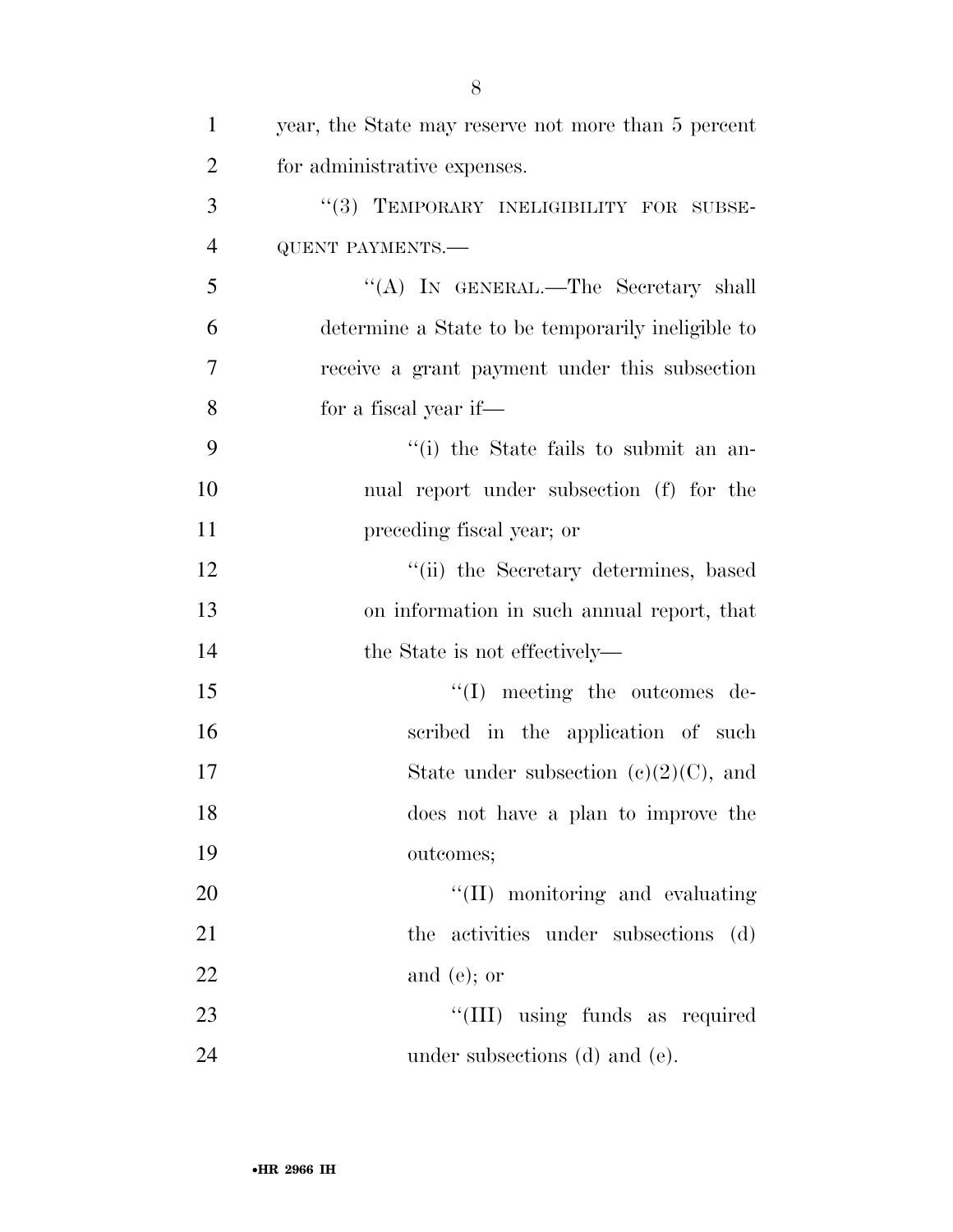| $\mathbf{1}$   | "(B) REINSTATEMENT.—If the Secretary                   |
|----------------|--------------------------------------------------------|
| $\overline{2}$ | determines that a State is ineligible under sub-       |
| 3              | paragraph (A), the Secretary may enter into an         |
| $\overline{4}$ | agreement with the State setting forth the             |
| 5              | terms and conditions under which the State             |
| 6              | may regain eligibility to receive payments under       |
| $\overline{7}$ | this section.                                          |
| 8              | "(c) APPLICATIONS.—                                    |
| 9              | " $(1)$ IN GENERAL.—For each fiscal year for           |
| 10             | which a State desires an allotment under subsection    |
| 11             | (b), the State shall submit an application to the Sec- |
| 12             | retary at such time, in such manner, and containing    |
| 13             | the information described in paragraph $(2)$ .         |
| 14             | "(2) INFORMATION REQUIRED.—An application              |
| 15             | submitted under paragraph (1) shall include the fol-   |
| 16             | lowing:                                                |
| 17             | "(A) A plan for how the State will carry               |
| 18             | out the activities under subsections (d) and (e).      |
| 19             | "(B) A description of the State's capacity             |
| 20             | to carry out such activities.                          |
| 21             | "(C) A description of intended outcomes                |
| 22             | for such activities.                                   |
| 23             | "(D) A plan for how the State will monitor             |
| 24             | and evaluate such activities, including how the        |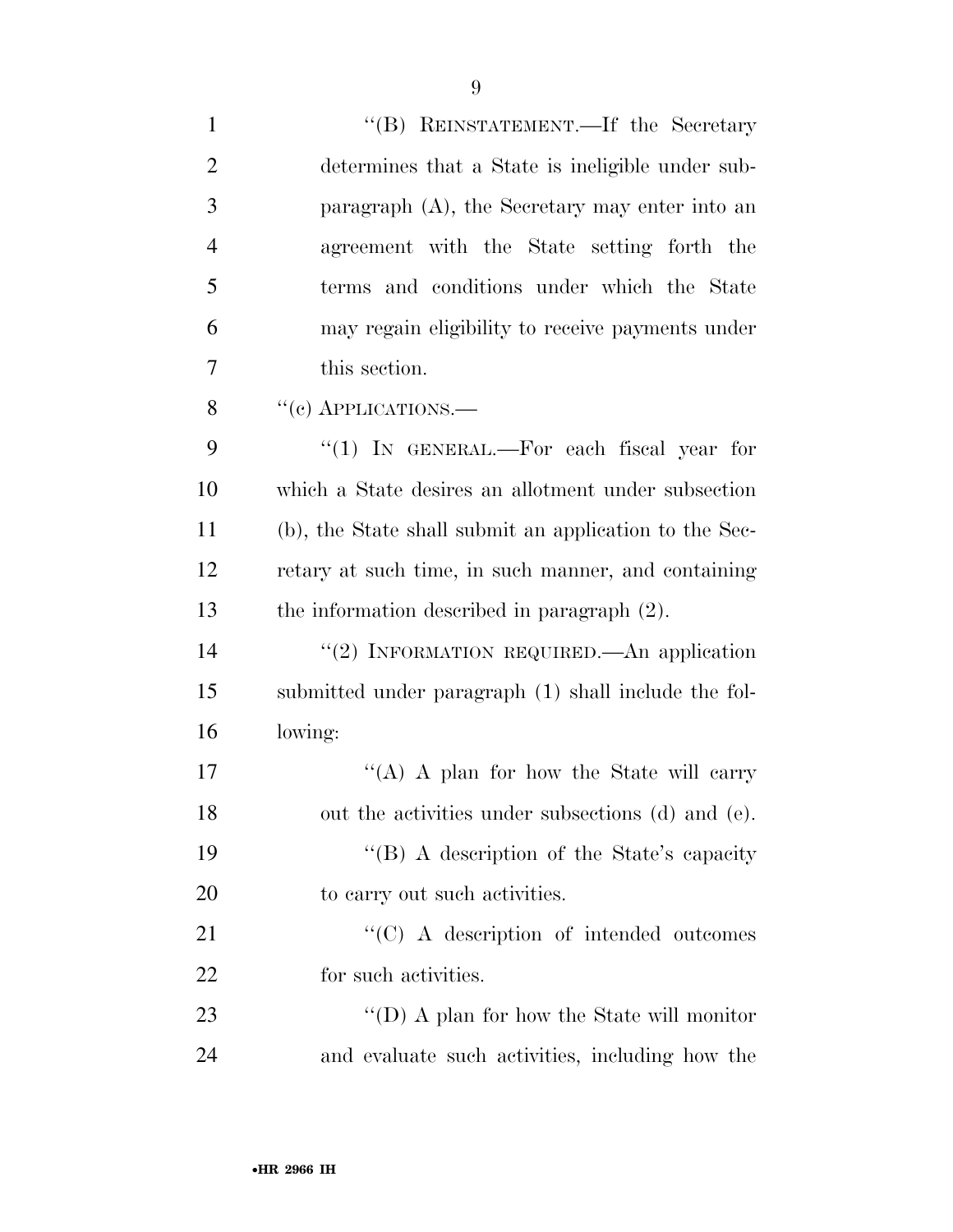| $\mathbf{1}$   | State will use data to continually update and     |
|----------------|---------------------------------------------------|
| $\overline{2}$ | improve such activities.                          |
| 3              | "(E) A description of how students will be        |
| $\overline{4}$ | identified and recruited for participation in the |
| 5              | Statewide transition initiative under subsection  |
| 6              | (d).                                              |
| 7              | " $(F)$ An estimate of the number and char-       |
| 8              | acteristics of the populations targeted for par-  |
| 9              | ticipation in the Statewide transition initiative |
| 10             | under subsection (d) with attention to the di-    |
| 11             | verse needs of homeless youth and foster youth    |
| 12             | in the State.                                     |
| 13             | " $(G)$ A description of how the State will       |
| 14             | coordinate services provided under the grant      |
| 15             | with services provided to foster youth and        |
| 16             | homeless youth under the McKinney-Vento           |
| 17             | Homeless Assistance Act (42 U.S.C. 11301 et       |
| 18             | seq.), the Elementary and Secondary Education     |
| 19             | Act of 1965, and the Runaway and Homeless         |
| 20             | Youth Act (34 U.S.C. 11201 et seq.), and other    |
| 21             | services provided to foster youth and homeless    |
| 22             | youth by the State.                               |
| 23             | "(H) An assurance that the State will             |
| 24             | comply with subtitle B of title VII of the        |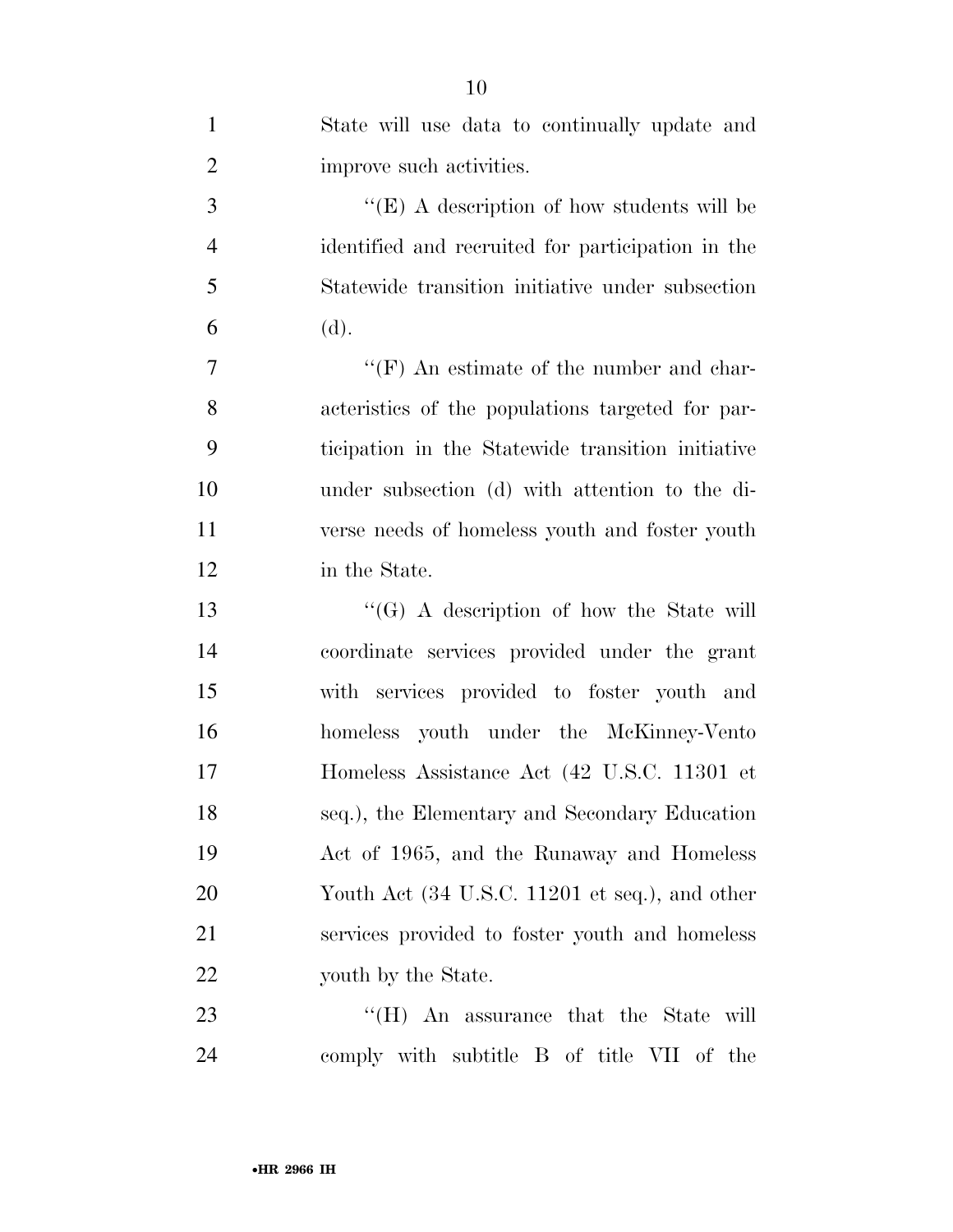| $\mathbf{1}$   | McKinney-Vento Homeless Assistance Act (42               |
|----------------|----------------------------------------------------------|
| $\overline{2}$ | U.S.C. 11431 et seq.).                                   |
| 3              | $\lq\lq$ (I) An assurance that the State will part-      |
| $\overline{4}$ | ner with State educational agencies, local edu-          |
| 5              | cational agencies, institutions of higher edu-           |
| 6              | cation, State and local child welfare authorities,       |
| 7              | and other relevant organizations that serve fos-         |
| 8              | ter youth or homeless youth.                             |
| 9              | " $(J)$ An assurance that the State will sub-            |
| 10             | mit the annual report required under subsection          |
| 11             | (f).                                                     |
| 12             | "(K) A budgetary analysis of the use of                  |
| 13             | funds awarded under this section.                        |
| 14             | $\lq\lq$ . Such other information as the Sec-            |
| 15             | retary may require.                                      |
| 16             | "(d) STATEWIDE TRANSITION INITIATIVE.—                   |
| 17             | $"(1)$ USE OF FUNDS.—Subject to subsection               |
| 18             | $(b)(2)$ , and in consultation and coordination with the |
| 19             | entities described in paragraph (2), a State receiving   |
| 20             | a grant award under this section shall use not less      |
| 21             | than 25 percent of the funds to $-$                      |
| 22             | $\lq\lq$ provide intensive outreach and sup-             |
| 23             | port to foster youth and homeless youth to—              |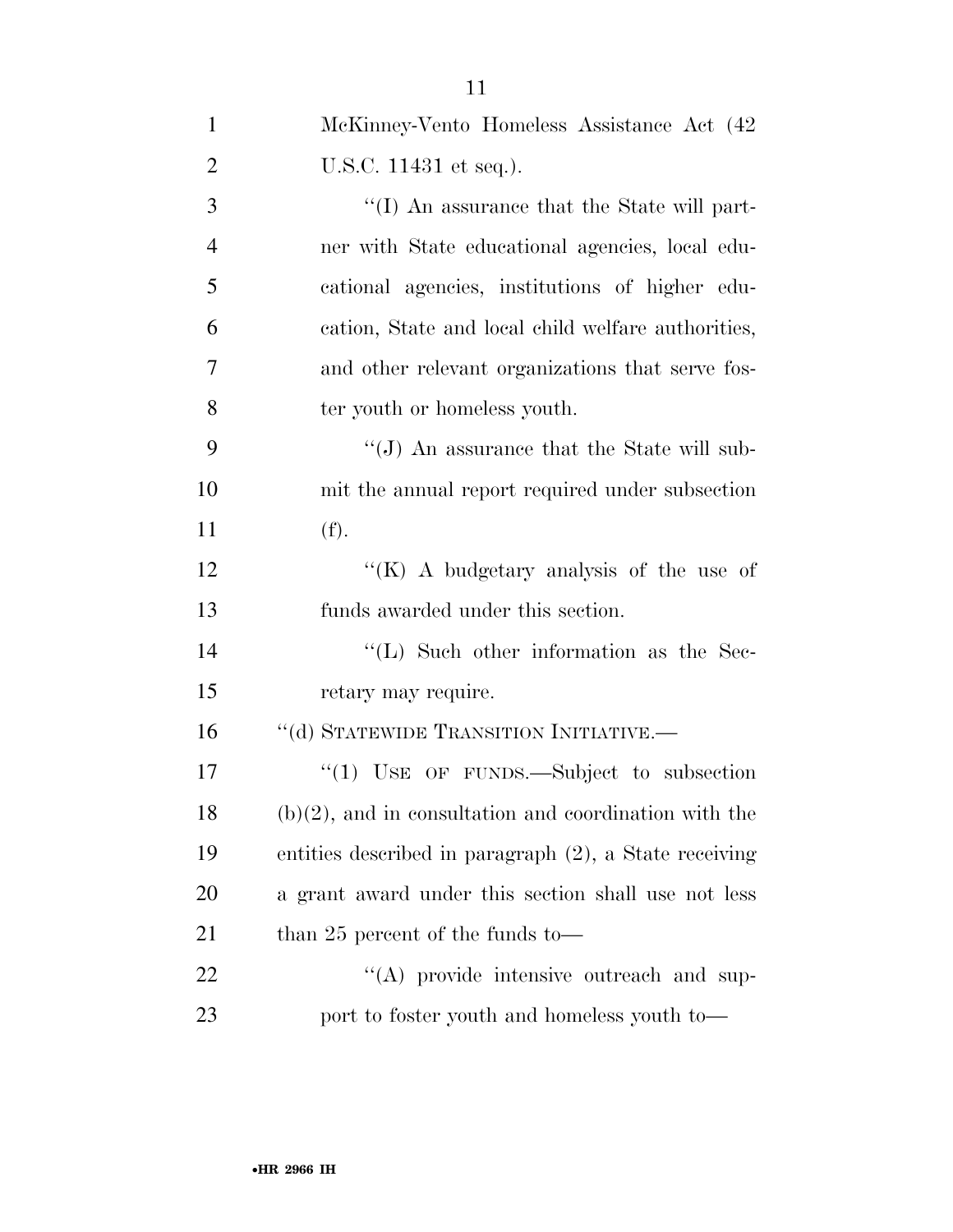$\frac{1}{1}$  improve the understanding and preparation of such youth for enrollment in institutions of higher education;  $''(ii)$  increase the number of applica- tions to institutions of higher education submitted by such youth; and  $''(iii)$  increase the number of enroll- ments of such youth at institutions of higher education; ''(B) provide education to foster youth and 11 homeless youth with respect to—  $\cdot$  (i) the benefits and opportunities of postsecondary education;  $\frac{1}{2}$   $\frac{1}{2}$   $\frac{1}{2}$  planning for postsecondary edu- cation; ''(iii) financial aid opportunities for enrollment at an institution of higher edu- cation; ''(iv) the Federal and State services and benefits available to foster youth and homeless youth while enrolled at an insti-22 tution of higher education, including health 23 and mental health services;  $''(v)$  career exploration; and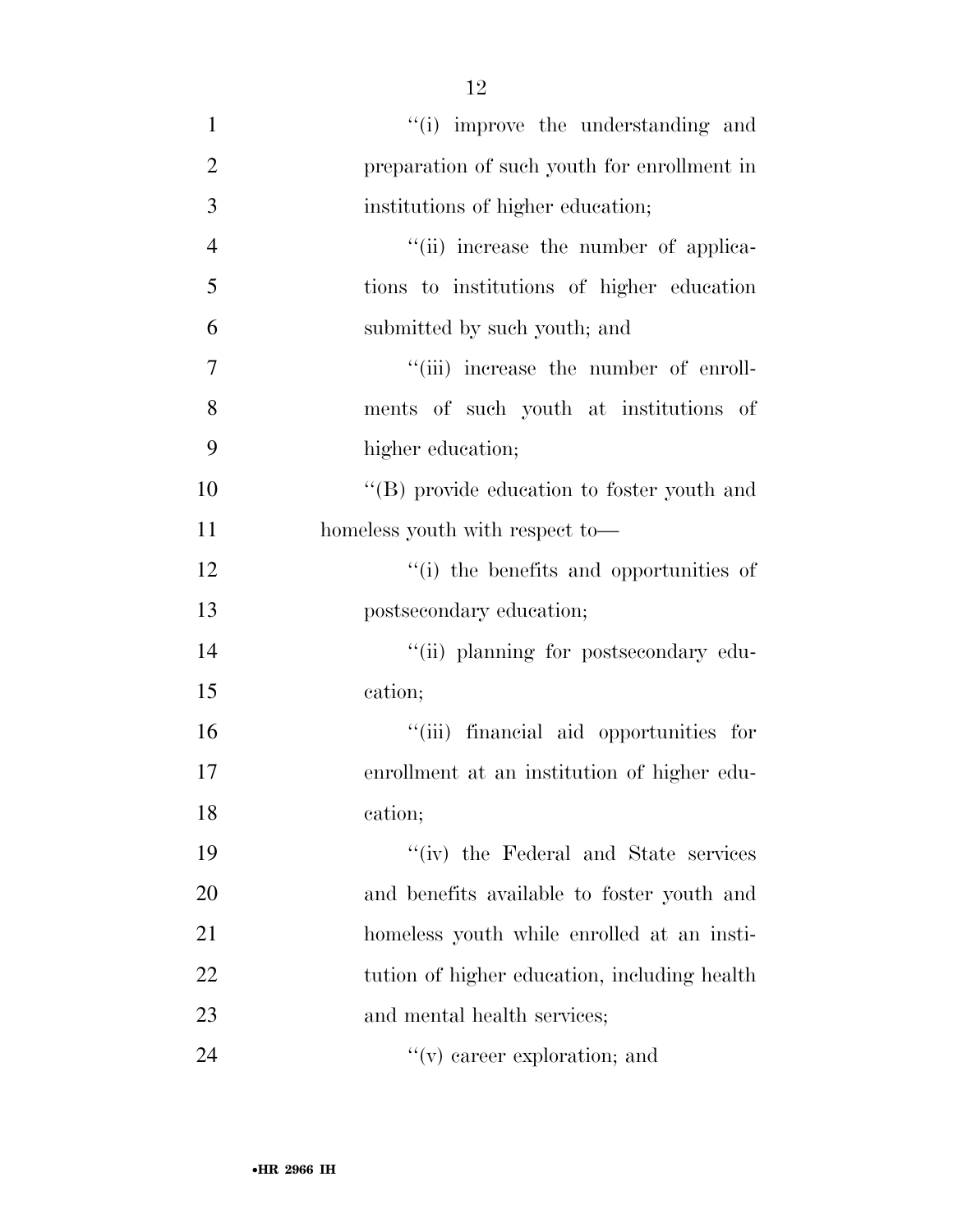| $\mathbf{1}$   | "(vi) financial literacy training, in-              |
|----------------|-----------------------------------------------------|
|                |                                                     |
| $\overline{2}$ | eluding security from identity theft;               |
| 3              | "(C) assist foster youth and homeless               |
| $\overline{4}$ | youth with submitting applications for—             |
| 5              | "(i) enrollment at an institution of                |
| 6              | higher education;                                   |
| 7              | "(ii) financial aid for such enrollment;            |
| 8              | and                                                 |
| 9              | "(iii) scholarships available for such              |
| 10             | students, including under a State edu-              |
| 11             | cational and training voucher program re-           |
| 12             | ferred to in section $477(i)$ of the Social Se-     |
| 13             | curity Act $(42 \text{ U.S.C. } 677(i))$ ; and      |
| 14             | "(D) provide free programming, which may            |
| 15             | include free transportation to and from such        |
| 16             | programming, for foster youth and homeless          |
| 17             | youth to prepare such individuals socially and      |
| 18             | academically for the rigors of postsecondary        |
| 19             | education during the summer before such indi-       |
| 20             | viduals first attend an institution of higher edu-  |
| 21             | cation.                                             |
| 22             | "(2) REQUIRED CONSULTATION AND COORDI-              |
| 23             | NATION.—In carrying out the activities described in |
|                |                                                     |

 paragraph (1), a State shall consult and coordinate with State educational agencies, local educational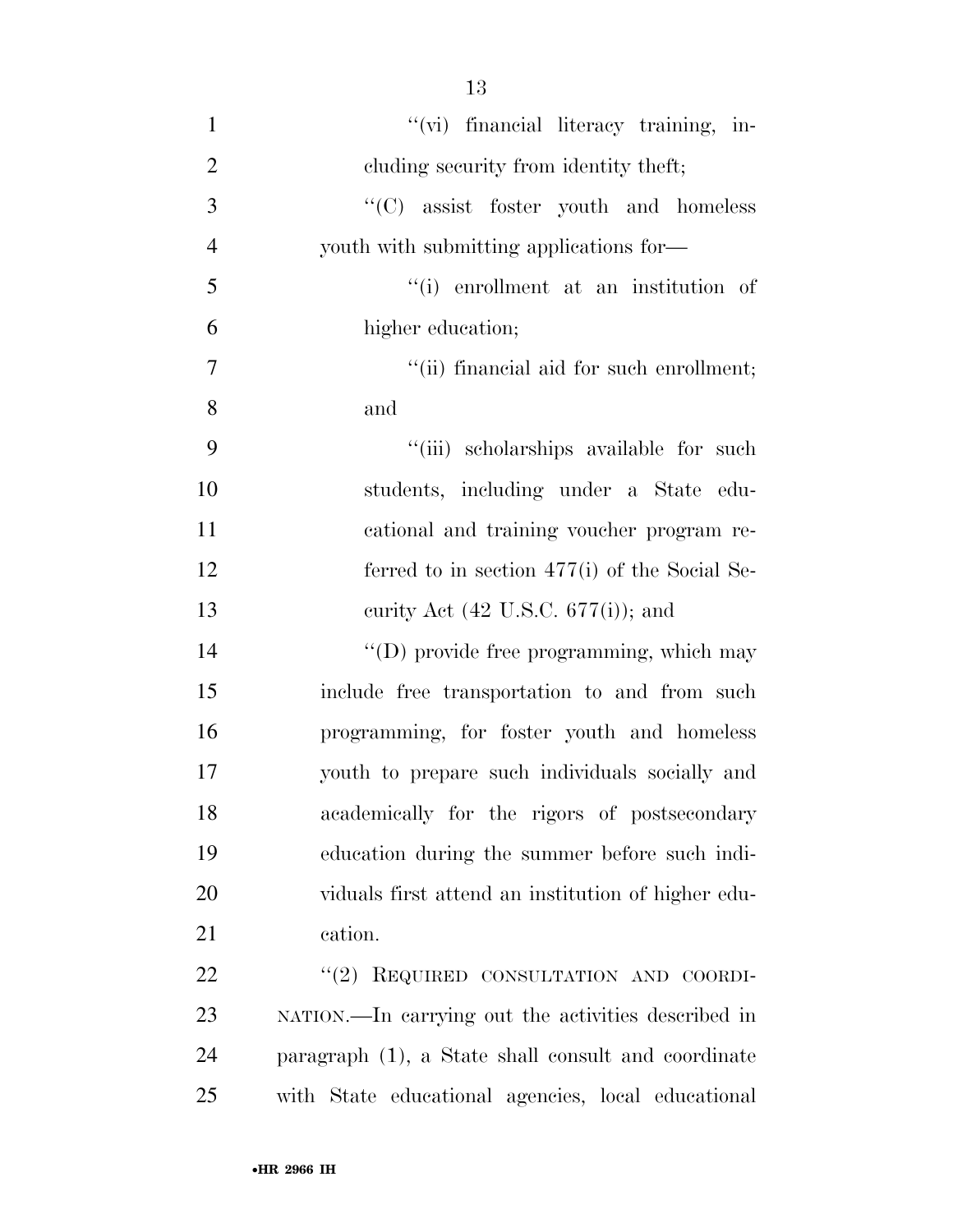agencies, institutions of higher education, State and local child welfare authorities, and other relevant or- ganizations that serve foster youth or homeless youth.

 ''(e) SUBGRANTS TO CREATE INSTITUTIONS OF EX-CELLENCE.—

 ''(1) IN GENERAL.—Subject to subsection (b)(2), a State receiving a grant under this section shall, acting through the administering State agen- cy, use not less than 70 percent of the funds to award, on a competitive basis, subgrants to eligible institutions to enable such institutions to become in- stitutions of excellence by improving college access, retention, and completion rates for foster and home-less youth as described in paragraph (3).

16  $((2)$  APPLICATION.

17 "(A) IN GENERAL.—An eligible institution desiring a subgrant under this subsection shall submit an application to the State in which such eligible institution is located, at such time, 21 in such manner, and containing such informa-22 tion as the State may require.

23 "(B) TECHNICAL ASSISTANCE.—Each State receiving an allotment under this section shall provide outreach and technical assistance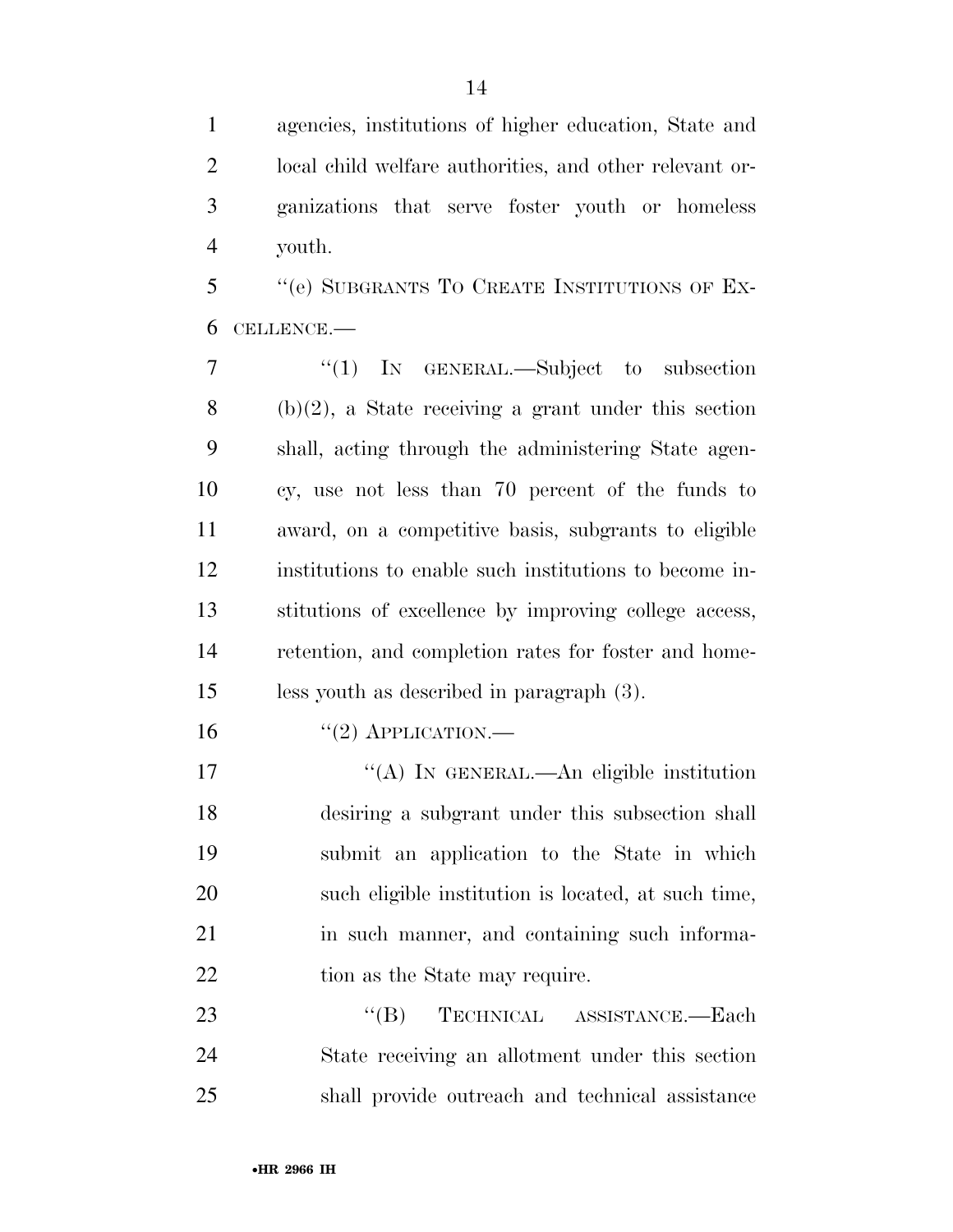| $\mathbf{1}$   | to eligible institutions with respect to applica-     |
|----------------|-------------------------------------------------------|
| $\overline{2}$ | tions for subgrants under this subsection.            |
| 3              | "(3) ACTIVITIES.—An eligible institution that         |
| $\overline{4}$ | receives a subgrant under this subsection shall use   |
| 5              | the subgrant funds to carry out the following activi- |
| 6              | ties with respect to homeless youth and foster youth: |
| 7              | "(A) Provide flexibility and assistance in            |
| 8              | completing the application process to enroll at       |
| 9              | such institution.                                     |
| 10             | "(B) Coordinate programs with relevant                |
| 11             | on- and off-campus stakeholders to increase the       |
| 12             | enrollment of such youth at the institution and       |
| 13             | align services at the institution for such youth.     |
| 14             | "(C) Adjust the cost of attendance for                |
| 15             | such youth at such eligible institution to include    |
| 16             | the cost of housing during periods of non-enroll-     |
| 17             | ment.                                                 |
| 18             | "(D) Provide institutional aid to such stu-           |
| 19             | dents to meet the cost of attendance that is not      |
| 20             | covered by other Federal or State educational         |
| 21             | grants.                                               |
| 22             | " $(E)$ Provide outreach to such students to          |
| 23             | ensure that such youth are aware of housing re-       |
| 24             | sources available during periods of non-enroll-       |
| 25             | ment.                                                 |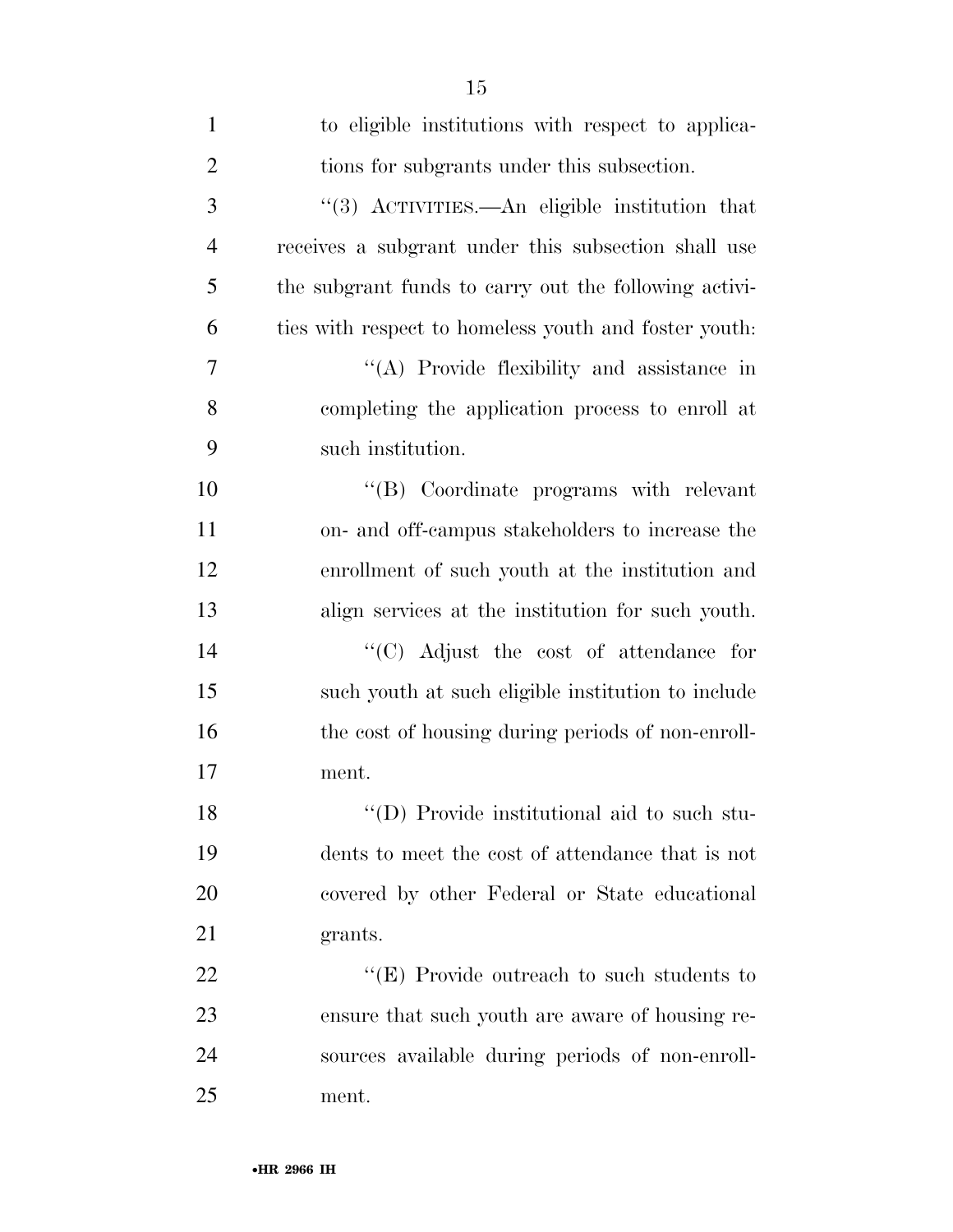| $\mathbf{1}$   | " $(F)$ Subsidize any fees for such students"      |
|----------------|----------------------------------------------------|
| $\overline{2}$ | associated with orientation and offer free trans-  |
| 3              | portation to the orientation or move-in week at    |
| $\overline{4}$ | the eligible institution.                          |
| 5              | $\lq\lq(G)$ Hire and provide training for at least |
| 6              | one full-time staff member at the eligible insti-  |
| 7              | tution to serve as a point of contact to provide   |
| 8              | case management services and monthly face-to-      |
| 9              | meetings with students who are foster<br>face      |
| 10             | youth or homeless youth. Such individual shall     |
| 11             | have an advanced degree and at least two years     |
| 12             | of relevant experience.                            |
| 13             | "(H) Establish or enhance campus support           |
| 14             | programs to provide such students with a wide-     |
| 15             | range of on-campus services, including—            |
| 16             | "(i) assistance with financial aid;                |
| 17             | "(ii) career advice; and                           |
| 18             | "(iii) leadership development.                     |
| 19             | "(I) Ensure the availability of robust             |
| 20             | health services (physical and mental) that meet    |
| 21             | the specific needs of foster youth and homeless    |
| 22             | youth.                                             |
| 23             | "(J) Establish or expand early alert sys-          |
| 24             | tems to identify and support such students who     |
| 25             | may be struggling academically.                    |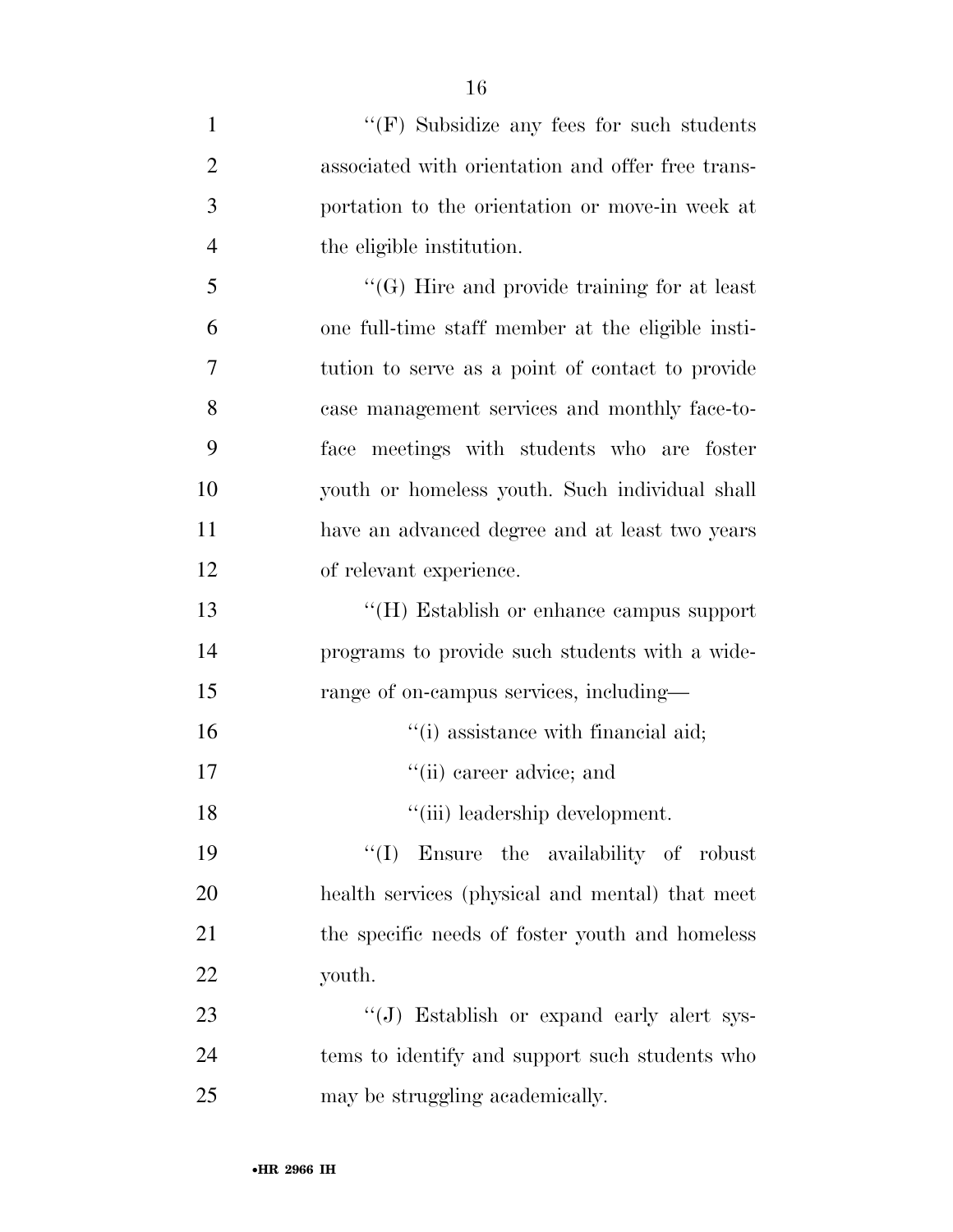| $\mathbf{1}$   | "(K) For each such student with reason-                   |
|----------------|-----------------------------------------------------------|
| $\overline{2}$ | able, unanticipated expenses that would not be            |
| 3              | covered by the institutional aid provided under           |
| $\overline{4}$ | subparagraph (D) and that would be necessary              |
| 5              | for the student to persist in college during an           |
| 6              | academic year, provide the student with access            |
| 7              | to an emergency grant to help cover such ex-              |
| 8              | penses.                                                   |
| 9              | "(L) Collect, review, and monitor data for                |
| 10             | program improvement.                                      |
| 11             | RELIANCE ON INSTITUTIONAL<br>(4)<br>OR<br>AID             |
| 12             | EMERGENCY GRANTS.- Any institutional aid<br>or            |
| 13             | emergency grant funds provided to a student under         |
| 14             | subparagraph $(D)$ or $(K)$ of paragraph $(3)$ by an eli- |
| 15             | gible institution during the period of the institution's  |
| 16             | subgrant under this subsection shall continue to be       |
| 17             | provided during the student's continuous enrollment       |
| 18             | at the institution, without regard to whether the         |
| 19             | subgrant period ends during such enrollment.              |
| 20             | $\lq(5)$ DEFINITIONS.—In this subsection:                 |
| 21             | "(A) ADMINISTERING STATE AGENCY.-                         |
| 22             | The term 'administering State agency' means a             |
| 23             | State agency—                                             |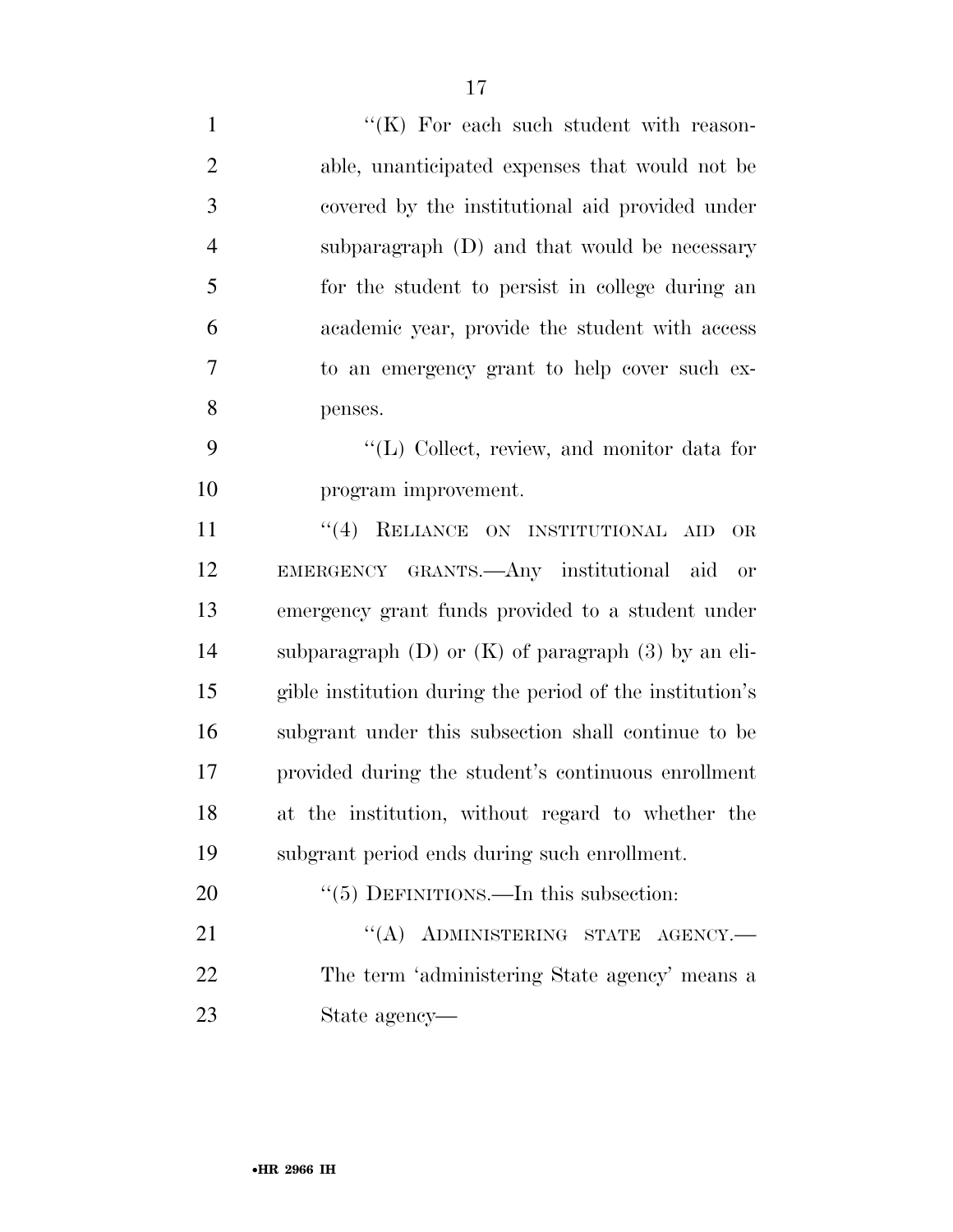| $\mathbf{1}$   | "(i) designated by the Governor or ex-              |
|----------------|-----------------------------------------------------|
| $\overline{2}$ | ecutive of the State to administer the sub-         |
| 3              | grants under this subsection; and                   |
| $\overline{4}$ | "(ii) that, with respect to such State,             |
| 5              | has jurisdiction over—                              |
| 6              | $\lq\lq$ (I) foster youth;                          |
| 7              | $\lq\lq$ (II) homeless youth;                       |
| 8              | "(III) elementary and secondary                     |
| 9              | education; or                                       |
| 10             | $\lq\lq$ (IV) higher education.                     |
| 11             | "(B) ELIGIBLE INSTITUTION.—The term                 |
| 12             | 'eligible institution' means an institution of      |
| 13             | higher education—                                   |
| 14             | $\lq$ <sup>"</sup> (i) that is in partnership with— |
| 15             | "(I) the State child welfare agen-                  |
| 16             | cy that is responsible for the adminis-             |
| 17             | tration of the State plan under part B              |
| 18             | or E of title IV of the Social Security             |
| 19             | Act (42 U.S.C. 621 et seq.; 670 et                  |
| 20             | seq.); and                                          |
| 21             | $\lq\lq$ (II) an organization that serves           |
| 22             | homeless youth (such as a youth shel-               |
| 23             | ter or outreach program); and                       |
| 24             | "(ii) that may partner with any other               |
| 25             | provider, agency, official, or entity that          |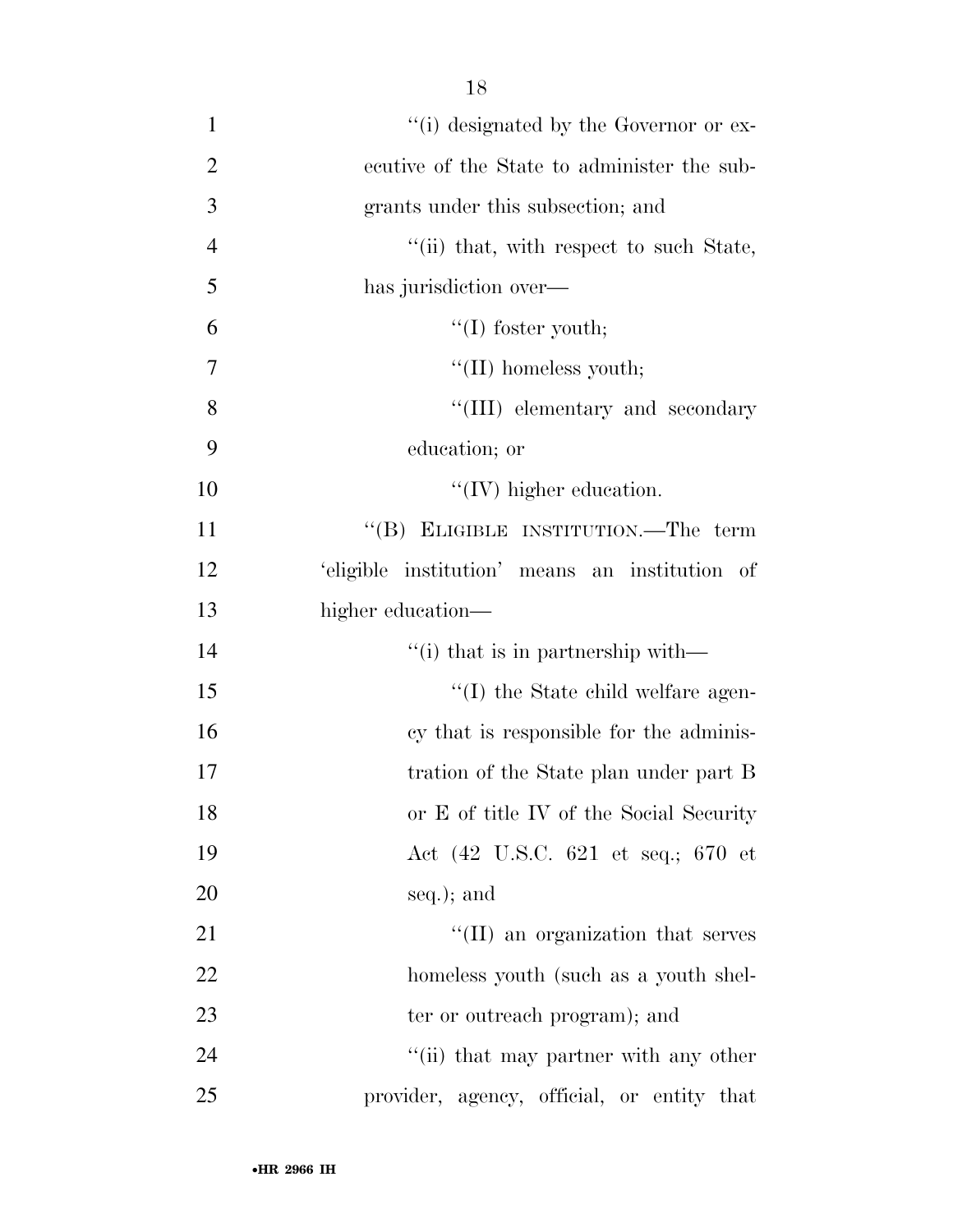| $\mathbf{1}$   | serves foster youth and homeless youth, or                     |
|----------------|----------------------------------------------------------------|
| $\overline{2}$ | former foster youth and homeless youth.                        |
| 3              | "(f) STATE REPORTS.-For each year in which a                   |
| $\overline{4}$ | State receives an allotment under subsection (b), the State    |
| 5              | shall prepare and submit a report to the Secretary that        |
| 6              | includes—                                                      |
| 7              | $(1)$ each activity or service that was carried                |
| 8              | out under this section;                                        |
| 9              | $f'(2)$ the cost of providing each such activity or            |
| 10             | service;                                                       |
| 11             | $(3)$ the number of students who received each                 |
| 12             | activity or service disaggregated by demographics;             |
| 13             | "(4) using qualitative and quantitative analysis,              |
| 14             | how the State—                                                 |
| 15             | $\lq\lq$ improved access to higher education                   |
| 16             | for foster youth and homeless youth; and                       |
| 17             | "(B) measured youth satisfaction with ac-                      |
| 18             | tivities carried out under this part;                          |
| 19             | an analysis of the implementation and<br>``(5)                 |
| 20             | progress of the Statewide transition initiative under          |
| 21             | subsection (d), including challenges and changes               |
| 22             | made to the initiative throughout the preceding year;          |
| 23             | $\cdot\cdot\cdot(6)$ if, based on the analysis under paragraph |
| 24             | (5), the State determines that the program is not on           |
| 25             | track to meet the intended outcomes described in the           |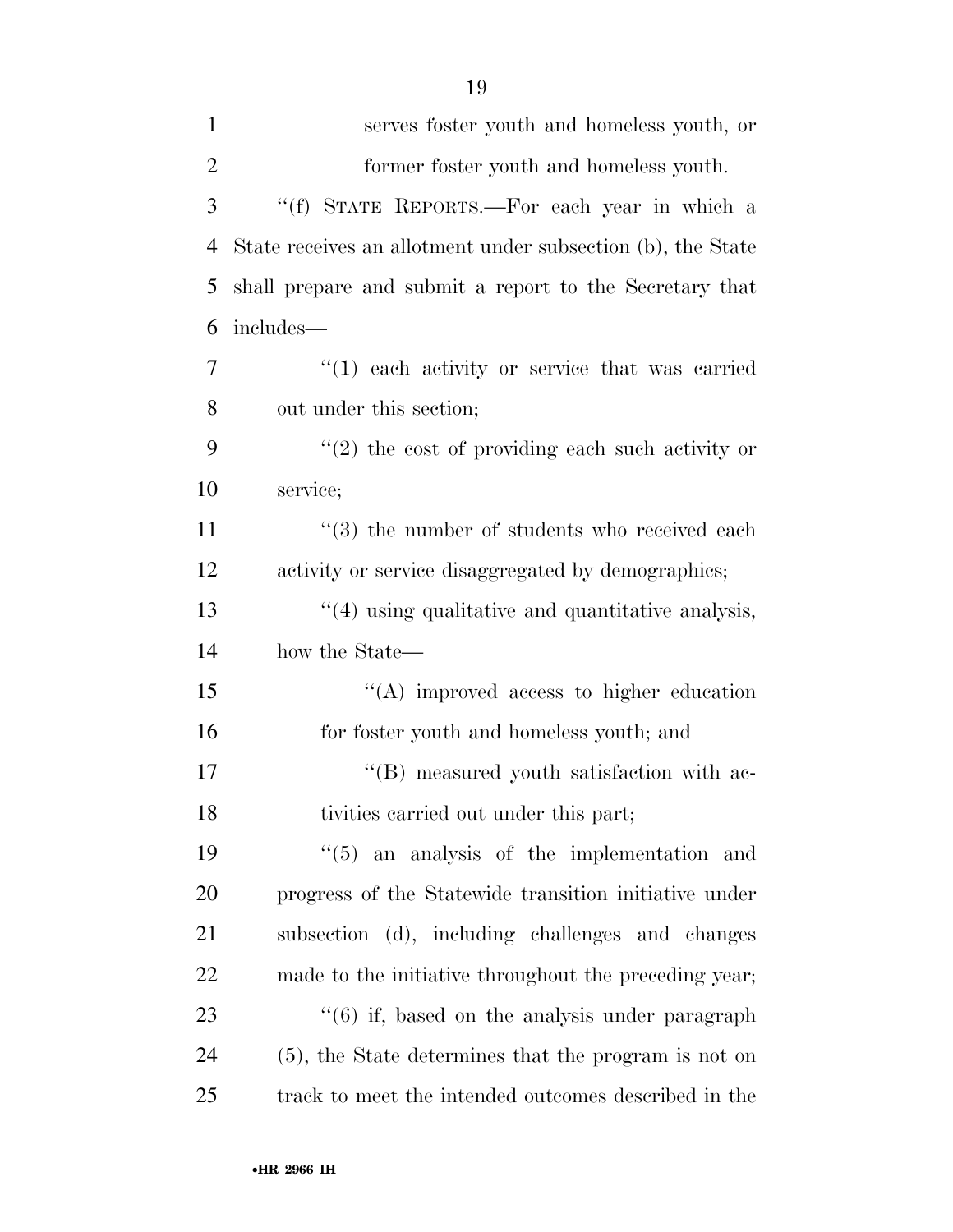| $\mathbf{1}$   | application of the State under subsection $(c)(2)(C)$ , |
|----------------|---------------------------------------------------------|
| $\overline{2}$ | a description of how the State plans to meet such       |
| 3              | intended outcomes; and                                  |
| $\overline{4}$ | $\lq(7)$ information on the eligible institutions re-   |
| 5              | ceiving subgrants, including how such institutions      |
| 6              | used subgrant funds to carry out the activities de-     |
| 7              | scribed in subsection $(e)(3)$ .                        |
| 8              | "(g) DEPARTMENT ACTIVITIES.—                            |
| 9              | "(1) EVALUATIONS.—Beginning on the date on              |
| 10             | which funds are first allotted under subsection (b),    |
| 11             | and annually thereafter, the Secretary shall evaluate   |
| 12             | recipients of allotments and subgrants under this       |
| 13             | section. The results of such evaluations shall be       |
| 14             | made publicly available on the website of the De-       |
| 15             | partment.                                               |
| 16             | "(2) REPORT TO CONGRESS.—Not later than $1$             |
| 17             | year after the date on which funds are first allotted   |
| 18             | under subsection (b), and annually thereafter, the      |
| 19             | Secretary shall submit a report to Congress that in-    |
| 20             | cludes—                                                 |
| 21             | $\lq\lq$ the amount of each allotment under             |
| 22             | subsection $(b)$ ;                                      |
| 23             | "(B) the amount of each subgrant under                  |
| 24             | subsection (e); and                                     |